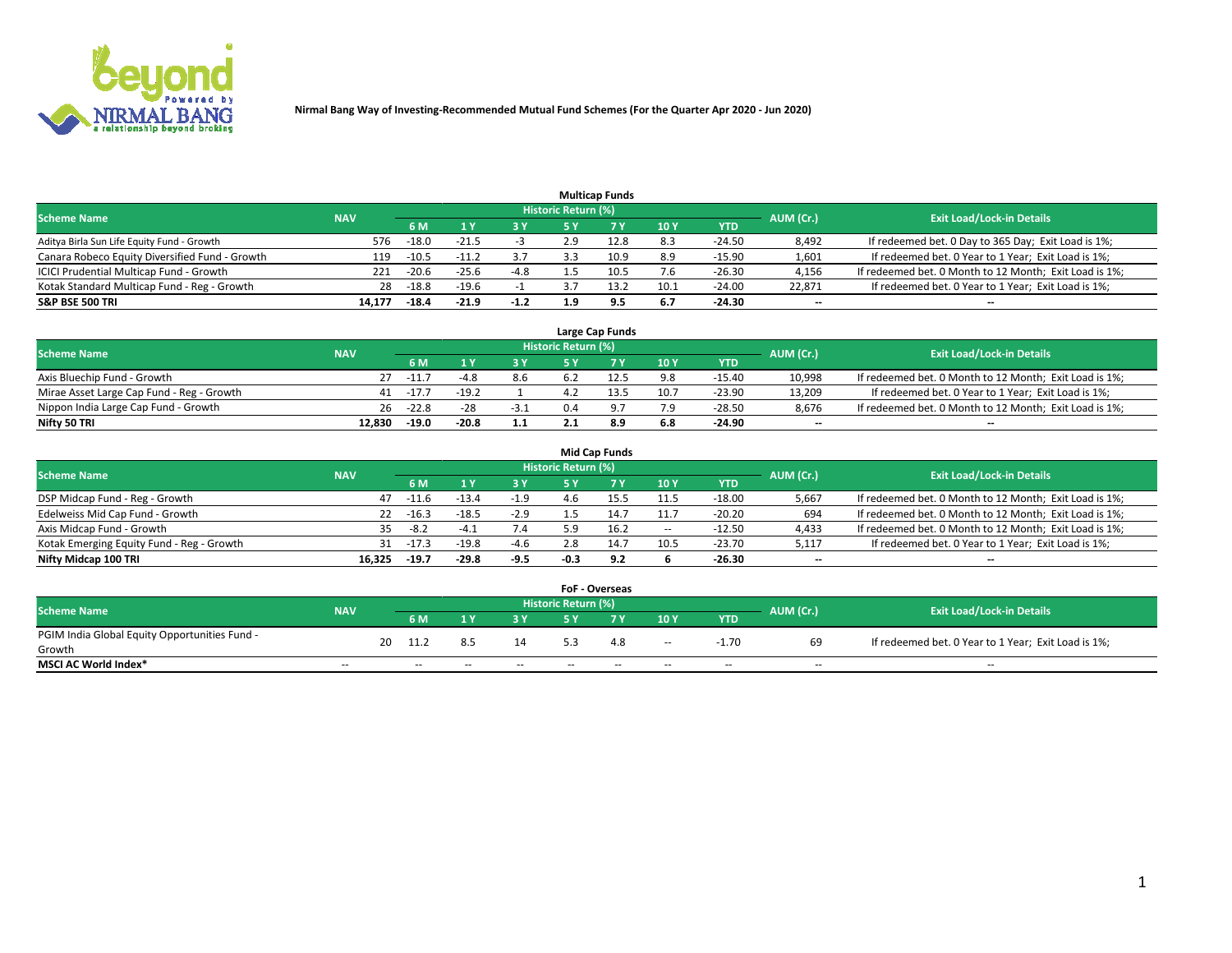

|                                                  |            |         |         |            |                     | Large & Midcap |      |            |           |                                                        |
|--------------------------------------------------|------------|---------|---------|------------|---------------------|----------------|------|------------|-----------|--------------------------------------------------------|
| <b>Scheme Name</b>                               | <b>NAV</b> |         |         |            | Historic Return (%) |                |      |            | AUM (Cr.) | <b>Exit Load/Lock-in Details</b>                       |
|                                                  |            | 6 M     |         | <b>3 Y</b> | 5 Y                 |                | 10Y  | <b>YTD</b> |           |                                                        |
| Canara Robeco Emerging Equities - Growth         | 80         | $-11.1$ | -15     | $-0.4$     |                     |                | 14.6 | $-17.60$   | 4,254     | If redeemed bet. 0 Year to 1 Year; Exit Load is 1%;    |
| Invesco India Growth Opportunities Fund - Growth | 29         | $-15.$  | -16     | 2.2        |                     |                | 9.4  | $-20.80$   | 1,986     | If redeemed bet. 0 Year to 1 Year; Exit Load is 1%;    |
| Sundaram Large and Mid Cap Fund - Reg - Growth   | 27         | $-21.3$ | $-20.8$ |            | 2.9                 |                |      | $-25.80$   | 885       | If redeemed bet. 0 Month to 12 Month; Exit Load is 1%; |
| Principal Emerging Bluechip Fund - Growth        | 86         | $-13.9$ | $-16.6$ | $-1.9$     | 3.9                 |                | 11.1 | $-19.90$   | 1,596     | If redeemed bet. 0 Day to 365 Days; Exit Load is 1%;   |
| NIFTY Large Midcap 250 TRI                       | 5.642      | $-17.7$ | $-22.6$ | $-2.3$     |                     |                | 7.7  | -23.90     | $-$       | --                                                     |

|                                  |            |         |         |        |                     | <b>Focused Funds</b> |        |            |           |                                                        |
|----------------------------------|------------|---------|---------|--------|---------------------|----------------------|--------|------------|-----------|--------------------------------------------------------|
| <b>Scheme Name</b>               | <b>NAV</b> |         |         |        | Historic Return (%) |                      |        |            | AUM (Cr.) | <b>Exit Load/Lock-in Details</b>                       |
|                                  |            | 6 M     |         |        |                     |                      | 10Y    | <b>YTD</b> |           |                                                        |
| Axis Focused 25 Fund - Growth    | 24         | $-16.0$ | $-11.1$ | 4.2    | 5. u                | 11.9                 | $\sim$ | $-20.60$   | 8.185     | If redeemed bet. 0 Month to 12 Month; Exit Load is 1%; |
| SBI Focused Equity Fund - Growth | 127        | $-11.0$ | $-10.4$ |        |                     |                      | 13.2   | -17.40     | 7.012     | If redeemed bet. 0 Year to 1 Year; Exit Load is 1%;    |
| <b>S&amp;P BSE 500 TRI</b>       | 14.177     | $-18.4$ | $-21.9$ | $-1.2$ | 1 Q                 | ۰                    | 6.7    | $-24.30$   | $- -$     | $\overline{\phantom{a}}$                               |

| <b>Small Cap Funds</b>                                                                                          |       |         |         |         |        |           |       |            |                          |                                                     |  |  |  |  |
|-----------------------------------------------------------------------------------------------------------------|-------|---------|---------|---------|--------|-----------|-------|------------|--------------------------|-----------------------------------------------------|--|--|--|--|
| <b>Historic Return (%)</b><br><b>Exit Load/Lock-in Details</b><br><b>Scheme Name</b><br><b>NAV</b><br>AUM (Cr.) |       |         |         |         |        |           |       |            |                          |                                                     |  |  |  |  |
|                                                                                                                 |       | 6 M     |         | 3 Y     | 5 Y    | <b>7Y</b> | 10Y   | <b>YTD</b> |                          |                                                     |  |  |  |  |
| Franklin India Smaller Companies Fund - Growth                                                                  | 36    | $-26.0$ | $-34.6$ | $-12$   | $-2.2$ | 12.6      | 10    | $-28.40$   | 4,506                    | If redeemed bet. 0 Year to 1 Year; Exit Load is 1%; |  |  |  |  |
| HDFC Small Cap Fund - Growth                                                                                    | 27    | $-27.6$ | $-38.4$ | $-7.4$  | 0.4    | 9.6       | 6.8   | $-29.30$   | 6,247                    | If redeemed bet. 0 Year to 1 Year; Exit Load is 1%; |  |  |  |  |
| L&T Emerging Businesses Fund - Reg - Growth                                                                     | 16    | $-26.9$ | $-35$   | $-9.6$  |        | $- -$     | $\!-$ | $-29.90$   | 3,815                    | If redeemed bet. 0 Year to 1 Year; Exit Load is 1%; |  |  |  |  |
| SBI Small Cap Fund - Growth                                                                                     | 43    | $-15.5$ | $-16.9$ | 0.4     |        | 20.6      | 14.9  | $-19.30$   | 2,704                    | If redeemed bet. 0 Year to 1 Year; Exit Load is 1%; |  |  |  |  |
| Nifty Smallcap 100 TRI                                                                                          | 4.719 | $-28.7$ | -41.6   | $-17.8$ | $-7.5$ | 4.2       | 1.5   | -34.10     | $\overline{\phantom{a}}$ | --                                                  |  |  |  |  |

## **ELSS Schemes (Tax Saving u/s 80-C)**

| <b>Scheme Name</b>                           | <b>NAV</b> |         |         | <b>Historic Return (%)</b> |        |       |                          |          | AUM (Cr.) | <b>Exit Load/Lock-in Details</b> |
|----------------------------------------------|------------|---------|---------|----------------------------|--------|-------|--------------------------|----------|-----------|----------------------------------|
|                                              |            | 6 M     |         | <b>3Y</b>                  | 5 Y    |       | 10Y                      | YTD      |           |                                  |
| Aditya Birla Sun Life Tax Relief 96 - Growth | 26         | $-11.9$ | $-17.2$ | 0.3                        |        | 13.8  | 8.8                      | $-18.50$ | 8,167     | Nil                              |
| Axis Long Term Equity Fund - Growth          | 41         | $-13.0$ | $-8.4$  | 5.1                        | 4.6    | 16.5  | 13.8                     | $-17.80$ | 17,495    | Nil                              |
| Canara Robeco Equity Tax Saver Fund - Growth | 58         | $-9.4$  | $-10.5$ |                            |        | 11.5  | 9.3                      | $-14.70$ | 829       | Nil                              |
| Invesco India Tax Plan - Growth              | 43         | $-13.4$ | -15     | $1.5\,$                    |        | 13.1  | 10.5                     | $-19.10$ | 806       | Nil                              |
| Mirae Asset Tax Saver Fund - Reg - Growth    | 15         | $-16.1$ | $-17.1$ | 2.4                        | $\sim$ | $- -$ | $\overline{\phantom{a}}$ | $-23.30$ | 2,671     | Nil                              |
| <b>S&amp;P BSE 200 TRI</b>                   | 4,618      | $-18.1$ | $-20.8$ | $-0.2$                     |        | 9.6   |                          | $-24.00$ | $- -$     | $\overline{\phantom{a}}$         |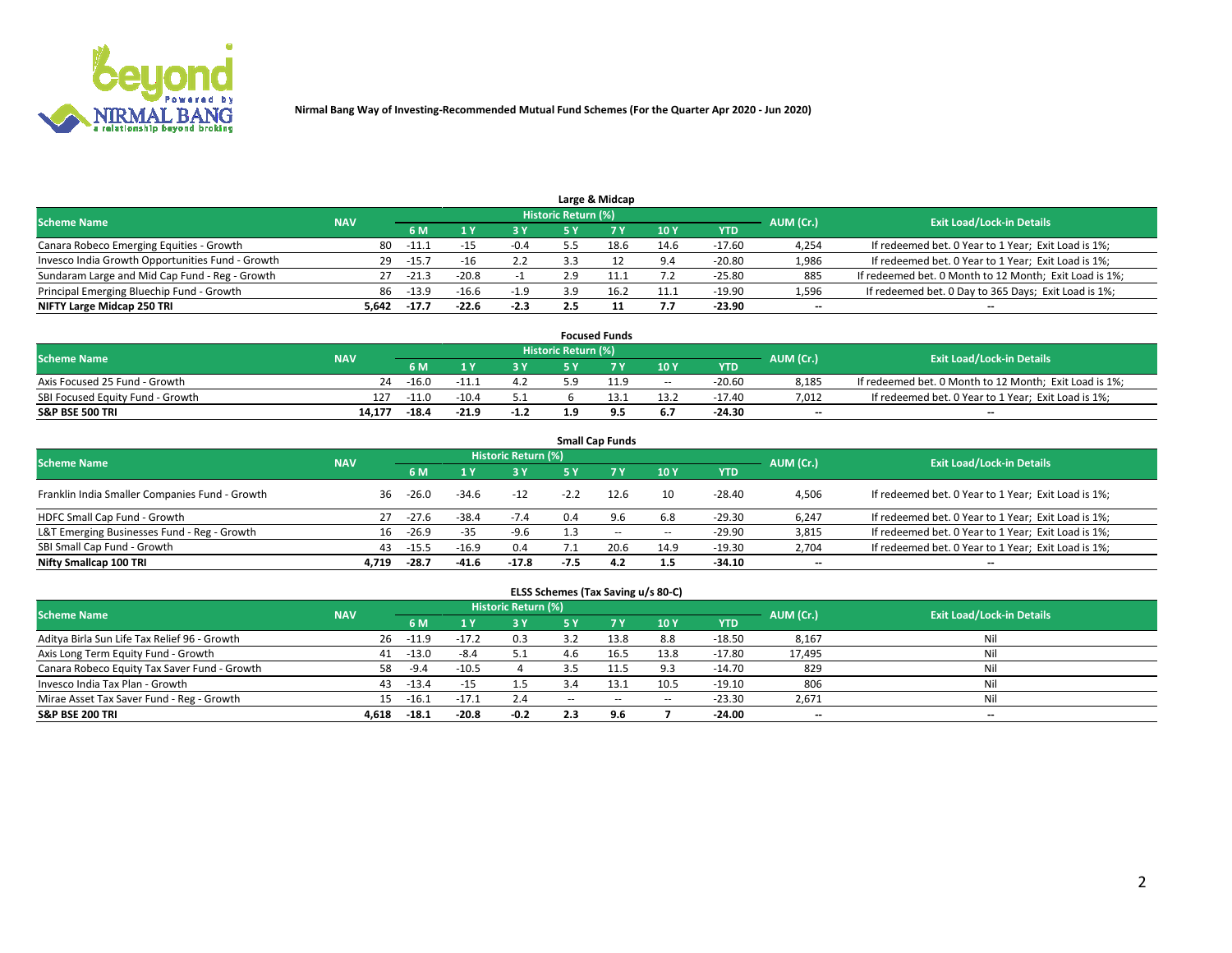

| <b>Contra/Value Fund</b>                  |            |                                  |         |        |        |     |     |            |       |                                                     |  |  |  |
|-------------------------------------------|------------|----------------------------------|---------|--------|--------|-----|-----|------------|-------|-----------------------------------------------------|--|--|--|
| <b>Scheme Name</b>                        | AUM (Cr.)  | <b>Exit Load/Lock-in Details</b> |         |        |        |     |     |            |       |                                                     |  |  |  |
|                                           | <b>NAV</b> | 6 M                              |         | 73 Y   |        |     | 10Y | <b>YTD</b> |       |                                                     |  |  |  |
| Kotak India EQ Contra Fund - Reg - Growth | 42         | $-19.6$                          | $-20.7$ | 0.7    | 2.3    | Q3  | 7.2 | $-24.10$   | 631   | If redeemed bet. 0 Year to 1 Year; Exit Load is 1%; |  |  |  |
| Invesco India Contra Fund - Growth        | 39         | $-14.9$                          | $-18.5$ | 0.9    |        |     | 9.8 | $-20.30$   | 3,658 | If redeemed bet. 0 Year to 1 Year; Exit Load is 1%; |  |  |  |
| UTI Value Opportunities Fund - Growth     | 50         | $-15.5$                          | $-18.5$ |        | $-0.2$ |     | 7.4 | $-22.20$   | 3,294 | If redeemed bet. 0 Year to 1 Year; Exit Load is 1%; |  |  |  |
| Nippon India Value Fund - Growth          | 56.        | $-20.9$                          | $-24.1$ | $-3.5$ | 0.8    | 9.8 | 6.7 | $-25.10$   | 2,162 | If redeemed bet. 0 Year to 1 Year; Exit Load is 1%; |  |  |  |
| <b>S&amp;P BSE 500 TRI</b>                | 14,177     | -18.4                            | $-21.9$ | $-1.2$ | 1.9    | 9.5 | 6.7 | $-24.30$   | $- -$ | $\overline{\phantom{a}}$                            |  |  |  |

| Sector/Thematic                                                           |            |         |         |                     |                          |                          |                          |          |                          |                                                        |  |  |  |
|---------------------------------------------------------------------------|------------|---------|---------|---------------------|--------------------------|--------------------------|--------------------------|----------|--------------------------|--------------------------------------------------------|--|--|--|
| <b>Scheme Name</b>                                                        | <b>NAV</b> |         |         | Historic Return (%) |                          |                          |                          |          | AUM (Cr.)                | <b>Exit Load/Lock-in Details</b>                       |  |  |  |
|                                                                           |            | 6 M     |         | <b>3Y</b>           | 5 Y                      | 7Y                       | 10Y                      | YTD      |                          |                                                        |  |  |  |
| Canara Robeco Consumer Trends Fund - Reg -<br>Growth                      | 36         | $-10.8$ | $-7.8$  | 4.5                 | 6.4                      | 13.9                     | 11.7                     | $-15.30$ | 314                      | If redeemed bet. 0 Year to 1 Year; Exit Load is 1%;    |  |  |  |
| Mirae Asset Great Consumer Fund - Growth                                  | 30         | $-14.9$ | $-13.8$ | 4.9                 | 5.2                      | 13.8                     | $\overline{\phantom{a}}$ | $-19.80$ | 774                      | If redeemed bet. 0 Year to 1 Year; Exit Load is 1%;    |  |  |  |
| <b>ICICI Prudential Technology Fund - Growth</b>                          | 47         | $-19.3$ | $-22.3$ | 6.3                 | 2.1                      | 12.3                     | 12.2                     | $-19.00$ | 320                      | If redeemed bet. 0 Day to 15 Day; Exit Load is 1%;     |  |  |  |
| Nippon India Pharma Fund - Growth                                         | 171        | 24.4    | 12.7    | 8.1                 | 3.5                      | 14.4                     | 13.3                     | 12.60    | 2,190                    | If redeemed bet. 0 Year to 1 Year; Exit Load is 1%;    |  |  |  |
| BNP Paribas India Consumption Fund - Reg - Growth                         | 11         | $-6.5$  | 0.1     | $\sim$ $-$          | $\overline{\phantom{a}}$ | $\overline{\phantom{a}}$ | $\overline{\phantom{a}}$ | $-12.30$ | 441                      | If redeemed bet. 0 Month to 12 Month; Exit Load is 1%; |  |  |  |
| ICICI Prudential Banking and Financial Services Fund -<br>Retail - Growth | 43         | $-32.2$ | $-35.5$ | $-6.5$              | 2.4                      | 11.3                     | 10.4                     | $-39.00$ | 2,535                    | If redeemed bet. 0 Day to 15 Day; Exit Load is 1%;     |  |  |  |
| <b>S&amp;P BSE 500 TRI</b>                                                | 14.177     | $-18.4$ | $-21.9$ | $-1.2$              | 1.9                      | 9.5                      | 6.7                      | $-24.30$ | $\overline{\phantom{a}}$ | --                                                     |  |  |  |

| <b>Dynamic Asset Allocation Funds</b>                      |            |         |         |                            |     |           |     |            |           |                                                          |  |  |  |
|------------------------------------------------------------|------------|---------|---------|----------------------------|-----|-----------|-----|------------|-----------|----------------------------------------------------------|--|--|--|
| <b>Scheme Name</b>                                         | <b>NAV</b> |         |         | <b>Historic Return (%)</b> |     |           |     |            | AUM (Cr.) | <b>Exit Load/Lock-in Details</b>                         |  |  |  |
|                                                            |            | 6 M     |         | 3 Y                        | 5 Y | <b>7Y</b> | 10Y | <b>YTD</b> |           |                                                          |  |  |  |
| ICICI Prudential Balanced Advantage Fund - Reg -<br>Growth | 32         | $-11.6$ | $-9.7$  | 1.7                        | 4.4 |           | 9.6 | $-16.20$   | 22,849    | If redeemed bet. 0 Year to 1 Year; Exit Load is 1%;      |  |  |  |
| Invesco India Dynamic Equity Fund - Growth                 | 26         | $-10.3$ | $-9.4$  | 1.2                        | 2.9 |           |     | $-13.50$   | 684       | If redeemed bet. 0 Month to 3 Month; Exit Load is 0.25%; |  |  |  |
| Nippon India Balanced Advantage Fund - Growth              | 81         | $-10.0$ | $-10.7$ | 1.3                        | 3.1 | 10.1      | 8.6 | $-13.70$   | 2,529     | If redeemed bet. 0 Month to 12 Month; Exit Load is 1%;   |  |  |  |
| HDFC Balanced Advantage Fund - Growth                      | 156        | $-17.9$ | $-22.1$ | $-1.1$                     | 2.6 | 8.8       | 7.3 | $-22.80$   | 32,369    | If redeemed bet. 0 Year to 1 Year; Exit Load is 1%;      |  |  |  |
| SBI Dynamic Asset Allocation Fund - Reg - Growth           | 12         | $-11.1$ | $-11.8$ | 1.2                        | 3.2 | $\sim$    | -   | $-14.80$   | 545       | If redeemed bet. 0 Month to 12 Month; Exit Load is 1%;   |  |  |  |
| NIFTY 50 Hybrid Composite Debt 65:35 Index                 | 8.947      | $-10.6$ | $-9.7$  | 3.9                        | 4.6 |           | 7.7 | $-15.30$   | --        | --                                                       |  |  |  |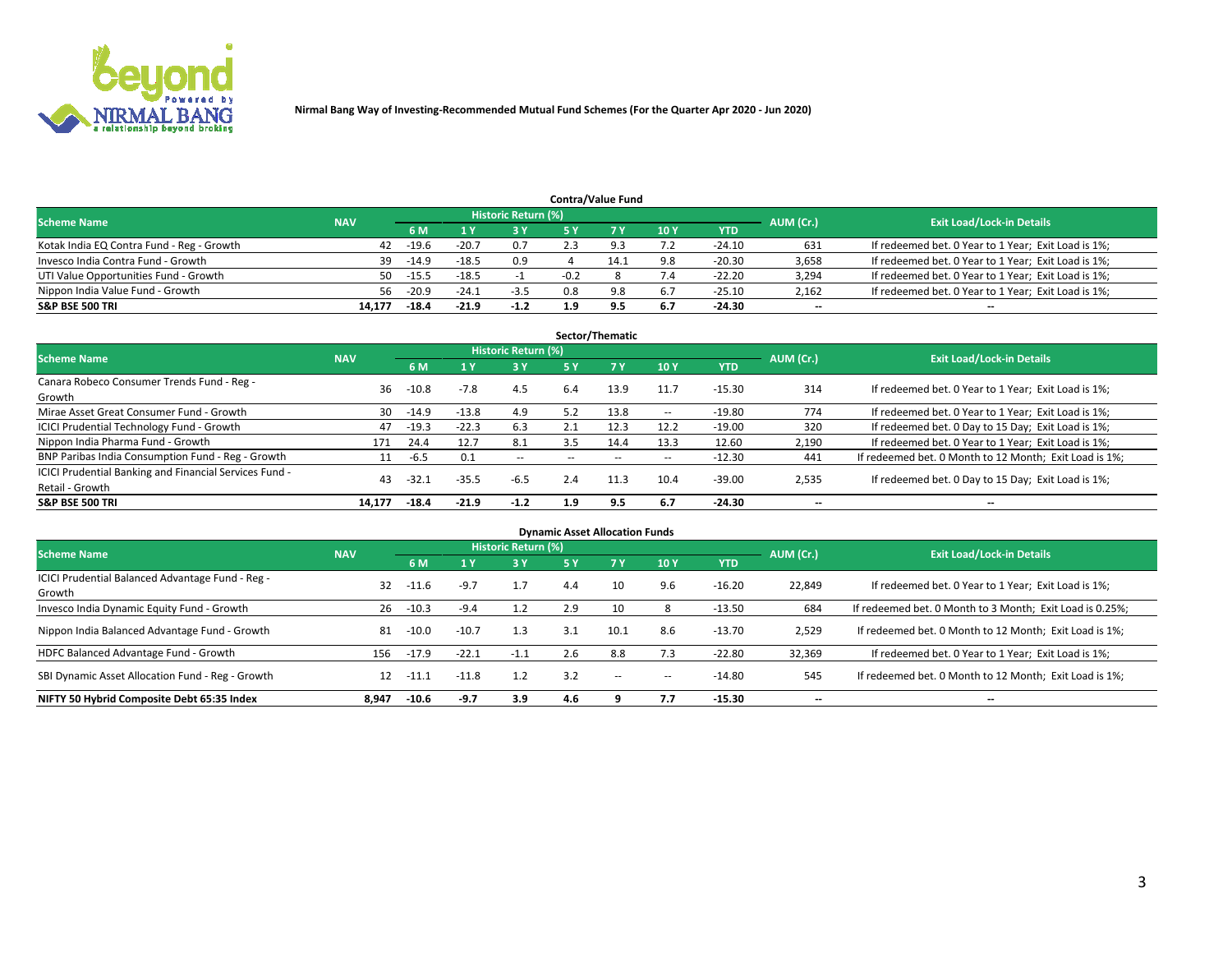

|                                                 |            |                                  |         |        |       | <b>Hybrid Aggressive</b> |                          |          |                          |                                                        |
|-------------------------------------------------|------------|----------------------------------|---------|--------|-------|--------------------------|--------------------------|----------|--------------------------|--------------------------------------------------------|
| <b>Scheme Name</b>                              | AUM (Cr.)  | <b>Exit Load/Lock-in Details</b> |         |        |       |                          |                          |          |                          |                                                        |
|                                                 | <b>NAV</b> | 6 M                              |         | 73 Y   | 5 ۷   |                          | 10Y                      | YTD      |                          |                                                        |
| ICICI Prudential Equity & Debt Fund - Growth    | 112        | $-13.3$                          | $-16.$  | $-0.6$ |       |                          | 10.3                     | $-19.70$ | 16,219                   | If redeemed bet. 0 Year to 1 Year; Exit Load is 1%;    |
| Mirae Asset Hybrid - Equity Fund - Reg - Growth | 13         | -11.                             | $-12.8$ | 2.2    | $- -$ | $- -$                    | $\overline{\phantom{a}}$ | $-17.80$ | 2,923                    | If redeemed bet. 0 Year to 1 Year; Exit Load is 1%;    |
| SBI Equity Hybrid Fund - Growth                 | 123        | $-11.1$                          |         | 3.8    |       |                          | 9.5                      | $-15.60$ | 26,925                   | If redeemed bet. 0 Month to 12 Month; Exit Load is 1%; |
| Canara Robeco Equity Hybrid Fund - Growth       | 150        | -5.9                             | -5.J    | 4.2    |       |                          | 10.2                     | $-11.00$ | 2,621                    | If redeemed bet. 0 Year to 1 Year; Exit Load is 1%;    |
| NIFTY 50 Hybrid Composite Debt 65:35 Index      | 8,947      | $-10.6$                          | -9.7    | 3.9    | 4.6   |                          | 7.7                      | $-15.30$ | $\overline{\phantom{a}}$ | --                                                     |

| <b>Arbitrage Fund</b>                      |            |    |      |  |                     |     |  |     |            |           |                                                          |  |  |
|--------------------------------------------|------------|----|------|--|---------------------|-----|--|-----|------------|-----------|----------------------------------------------------------|--|--|
| <b>Scheme Name</b>                         | <b>NAV</b> |    |      |  | Historic Return (%) |     |  |     |            | AUM (Cr.) | <b>Exit Load/Lock-in Details</b>                         |  |  |
|                                            |            |    | 1 M  |  | 6 M                 |     |  | 3 Y | <b>YTD</b> |           |                                                          |  |  |
| IDFC Arbitrage Fund - Reg - Growth         |            |    | -3.8 |  | 4.9                 |     |  |     | 5.20       | 6.491     | If redeemed bet. 0 Month to 1 Month; Exit Load is 0.25%; |  |  |
| Kotak Equity Arbitrage Fund - Reg - Growth |            | 28 | 6.7  |  |                     | 6.3 |  | 6.2 | 6.30       | 10.580    | If redeemed bet. 0 Day to 30 Day; Exit Load is 0.25%;    |  |  |
| Nippon India Arbitrage Fund - Growth       |            | 20 | 5.b  |  | 5.4                 |     |  | 6.2 | 5.80       | 6.821     | If redeemed bet. 0 Month to 1 Month; Exit Load is 0.25%; |  |  |

| <b>Equity Saver</b>                      |            |    |                          |                          |                     |        |       |                          |                          |           |                                                        |  |  |  |
|------------------------------------------|------------|----|--------------------------|--------------------------|---------------------|--------|-------|--------------------------|--------------------------|-----------|--------------------------------------------------------|--|--|--|
| <b>Scheme Name</b>                       | <b>NAV</b> |    |                          |                          | Historic Return (%) |        |       |                          |                          | AUM (Cr.) | <b>Exit Load/Lock-in Details</b>                       |  |  |  |
|                                          |            |    | 6 M                      |                          |                     | E V    |       | 10Y                      | <b>YTD</b>               |           |                                                        |  |  |  |
| Axis Equity Saver Fund - Reg - Growth    |            |    | -6.9                     |                          |                     | $-$    | $-$   | $\overline{\phantom{a}}$ | $-9.10$                  | 680       | If redeemed bet. 0 Month to 12 Month; Exit Load is 1%; |  |  |  |
| Kotak Equity Savings Fund - Reg - Growth |            | 14 | $ \Lambda$               |                          |                     |        | $-$   | $\sim$                   | $-7.50$                  | 1.449     | If redeemed bet. 0 Year to 1 Year; Exit Load is 1%;    |  |  |  |
| CRISIL Hybrid 50+50 - Moderate Index*    | $- -$      |    | $\overline{\phantom{a}}$ | $\overline{\phantom{a}}$ | $- -$               | $\sim$ | $- -$ | $\overline{\phantom{a}}$ | $\overline{\phantom{a}}$ | $- -$     | --                                                     |  |  |  |

| <b>Liquid Funds</b>                 |            |                |                |                            |     |     |            |                 |           |                                  |  |  |  |  |
|-------------------------------------|------------|----------------|----------------|----------------------------|-----|-----|------------|-----------------|-----------|----------------------------------|--|--|--|--|
| <b>Scheme Name</b>                  | <b>NAV</b> |                |                | <b>Historic Return (%)</b> |     |     | <b>YTM</b> | Avg             | AUM (Cr.) | <b>Exit Load/Lock-in Details</b> |  |  |  |  |
|                                     |            | 1 <sub>W</sub> | $\overline{M}$ | 1 M                        | ះ M | 1 Y |            | <b>Maturity</b> |           |                                  |  |  |  |  |
| Axis Liquid Fund - Growth           | 2.197      |                |                | 6.5                        | 5.8 |     | 5.44       | $\sim$          | 19,980    | *Ref Footnote                    |  |  |  |  |
| IDFC Cash Fund - Reg - Growth       | 2,394      | 4.8            | 14.2           | 5.6                        | 53  |     | 5.34       | $\sim$          | 7,003     | *Ref Footnote                    |  |  |  |  |
| Mahindra Liquid Fund - Reg - Growth | 1.284      | 4.8            | 14.5           |                            | b.b | 6.2 | 5.56       | $\sim$          | 2,098     | *Ref Footnote                    |  |  |  |  |
| Kotak Liquid Fund - Reg - Growth    | 4.005      | 4.9            | 14.8           | 5.6                        | 54  |     | 5.5        | $\sim$          | 23,622    | *Ref Footnote                    |  |  |  |  |
| <b>CRISIL Liquid Fund Index</b>     | $- -$      | 4.9            | 10.9           | 5.3                        |     | 6.3 | $-$        | $- -$           | $-$       | $-$                              |  |  |  |  |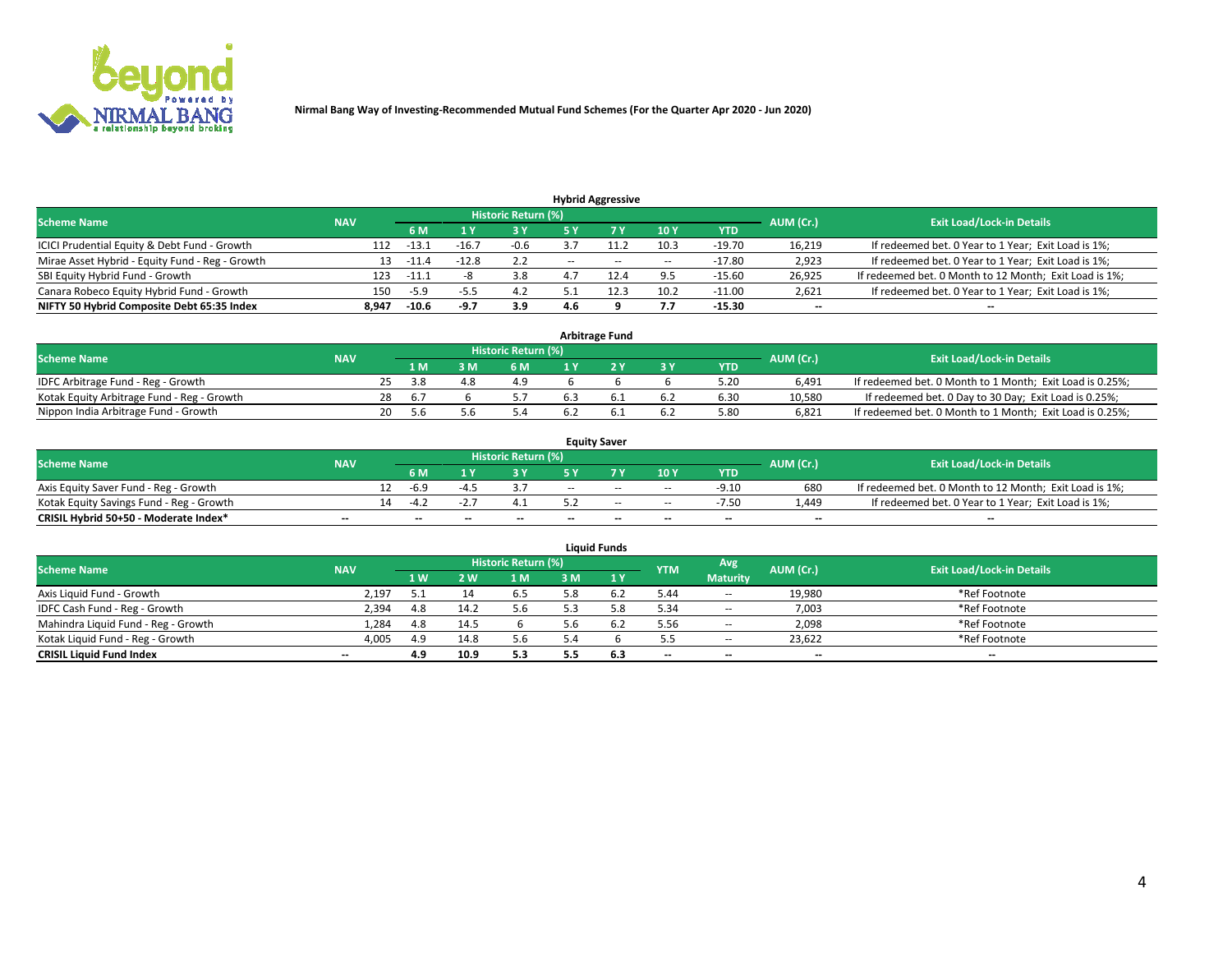

| <b>Ultra Short Fund</b>                                                                                                              |       |     |     |     |       |        |                          |                 |                          |     |  |  |  |  |
|--------------------------------------------------------------------------------------------------------------------------------------|-------|-----|-----|-----|-------|--------|--------------------------|-----------------|--------------------------|-----|--|--|--|--|
| <b>Historic Return (%)</b><br>Avg<br><b>Exit Load/Lock-in Details</b><br><b>NAV</b><br><b>YTM</b><br>AUM (Cr.)<br><b>Scheme Name</b> |       |     |     |     |       |        |                          |                 |                          |     |  |  |  |  |
|                                                                                                                                      |       | 1 M | : M | 6 M |       |        |                          | <b>Maturity</b> |                          |     |  |  |  |  |
| IDFC Ultra Short Term Fund - Reg - Growth                                                                                            |       |     |     | 6.2 |       | $\sim$ | 5.88                     | $\sim$          | 4,182                    | Nil |  |  |  |  |
| Sundaram Ultra Short Term Fund - Reg - Growth                                                                                        |       |     |     | 4.9 | $- -$ | $\sim$ | 5.69                     | $\sim$          | 332                      | Nil |  |  |  |  |
| L&T Ultra Short Term Fund - Growth                                                                                                   | 33    |     |     | 5.9 | 6.9   |        | 5.82                     | $\sim$          | 1,670                    | Nil |  |  |  |  |
| <b>NIFTY Ultra Short Duration Debt Index</b>                                                                                         | 4,064 |     |     | 6.3 |       |        | $\overline{\phantom{a}}$ | $-$             | $\overline{\phantom{a}}$ | $-$ |  |  |  |  |

| <b>Money Market Fund</b>                         |                          |     |     |                            |     |       |                          |                          |           |                                  |  |  |  |  |
|--------------------------------------------------|--------------------------|-----|-----|----------------------------|-----|-------|--------------------------|--------------------------|-----------|----------------------------------|--|--|--|--|
| <b>Scheme Name</b>                               | <b>NAV</b>               |     |     | <b>Historic Return (%)</b> |     |       | <b>YTM</b>               | Avg                      | AUM (Cr.) | <b>Exit Load/Lock-in Details</b> |  |  |  |  |
|                                                  |                          | 1 M | ١M  | 6 M                        |     | 3 Y   |                          | <b>Maturity</b>          |           |                                  |  |  |  |  |
| Aditya Birla Sun Life Money Manager Fund - Reg - | 269                      | 5.0 | 6.3 | 6.3                        |     |       | 6.09                     | $\overline{\phantom{a}}$ | 8,318     | Nil                              |  |  |  |  |
| Growth                                           |                          |     |     |                            |     |       |                          |                          |           |                                  |  |  |  |  |
| Franklin India Savings Fund - Growth             |                          | 6.0 |     | 6.3                        |     |       | 5.77                     | $\sim$                   | 3,357     | Nil                              |  |  |  |  |
| Nippon India Money Market Fund - Growth          | 3,036                    | 4.8 |     | 6.1                        |     |       | 5.8                      | $\sim$                   | 3,491     | Nil                              |  |  |  |  |
| <b>CRISIL Liquid Fund Index</b>                  | $\overline{\phantom{a}}$ | 5.3 |     | 5.7                        | 6.3 | $- -$ | $\overline{\phantom{a}}$ | $-$                      | $- -$     | $-$                              |  |  |  |  |

| <b>Short Term Fund</b>                          |            |    |         |     |                     |     |             |            |                          |           |                                  |  |  |  |
|-------------------------------------------------|------------|----|---------|-----|---------------------|-----|-------------|------------|--------------------------|-----------|----------------------------------|--|--|--|
| <b>Scheme Name</b>                              | <b>NAV</b> |    |         |     | Historic Return (%) |     |             | <b>YTM</b> | Avg                      | AUM (Cr.) | <b>Exit Load/Lock-in Details</b> |  |  |  |
|                                                 |            |    | 4 M     | 3 M | <b>6M</b>           | 1 Y | <b>23 V</b> |            | <b>Maturity</b>          |           |                                  |  |  |  |
| Axis Short Term Fund - Growth                   |            | 22 | $-4.7$  | 4.9 |                     | 8.5 |             | 6.63       | $- -$                    | 4,821     | Nil                              |  |  |  |
| HDFC Short Term Debt Fund - Growth              |            | 22 | $-10.4$ |     | 6.9                 |     | 7.6         | 6.85       | $- -$                    | 11,204    | Nil                              |  |  |  |
| IDFC Bond Fund - Short Term Plan - Reg - Growth |            | 41 | $-2.9$  | 5.1 | 6.8                 | 8.4 |             | 6.42       | $\overline{\phantom{a}}$ | 11,573    | Nil                              |  |  |  |
| Kotak Bond Short Term Fund - Reg - Growth       |            | 38 | $-9.3$  | 4.3 | 6.3                 | 8.1 |             | 6.84       | $\overline{\phantom{a}}$ | 9,526     | Nil                              |  |  |  |
| L&T Short Term Bond Fund - Reg - Growth         |            | 19 | -1.5    |     |                     |     |             | 6.29       | $\overline{\phantom{a}}$ | 4,778     | Nil                              |  |  |  |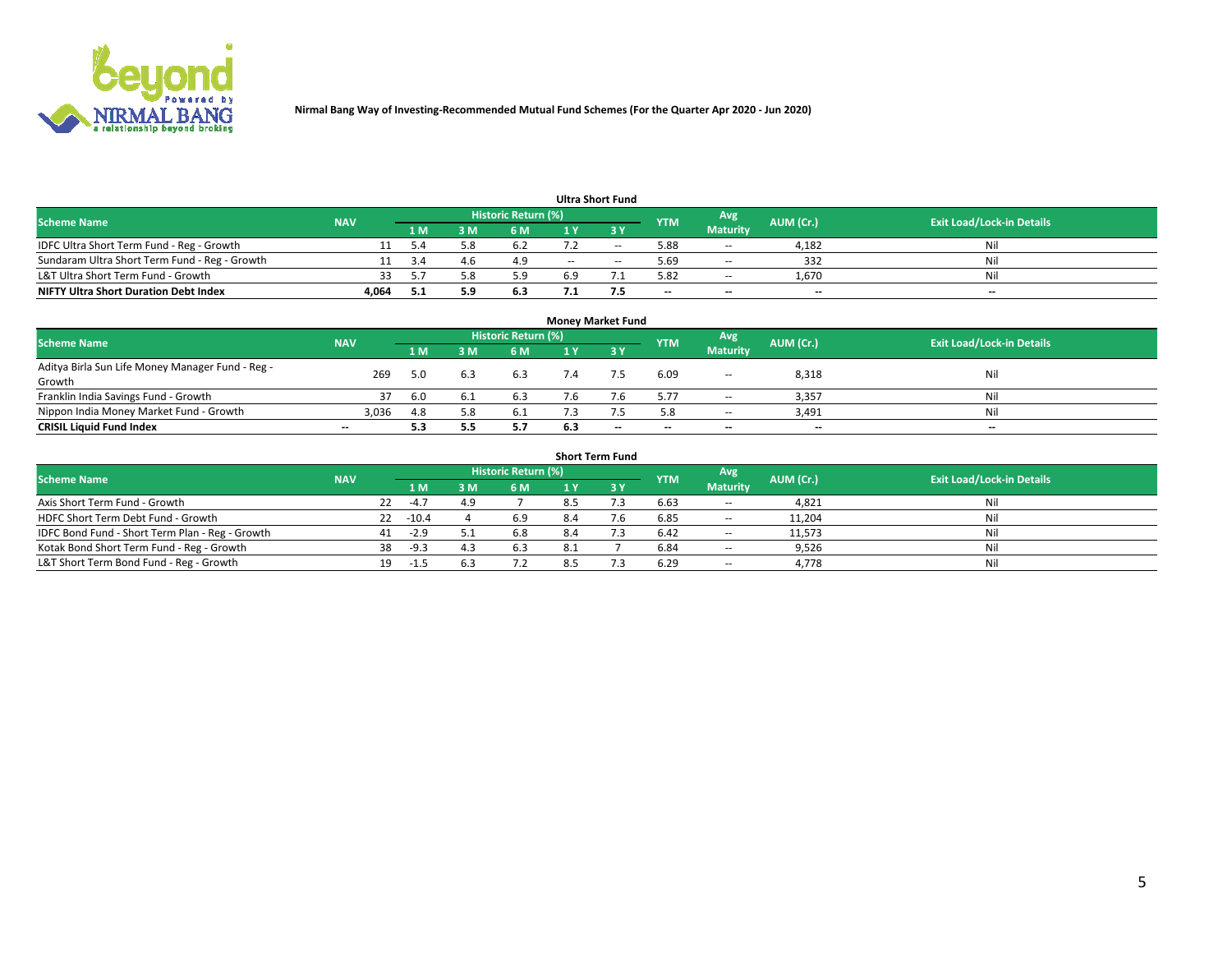

| <b>Low Duration Fund</b>                  |            |      |            |                     |  |  |            |                 |           |                                  |  |  |  |  |
|-------------------------------------------|------------|------|------------|---------------------|--|--|------------|-----------------|-----------|----------------------------------|--|--|--|--|
| <b>Scheme Name</b>                        | <b>NAV</b> |      |            | Historic Return (%) |  |  | <b>YTM</b> | Avg             | AUM (Cr.) | <b>Exit Load/Lock-in Details</b> |  |  |  |  |
|                                           |            | 1 M. | <b>እ M</b> | 6 M                 |  |  |            | <b>Maturity</b> |           |                                  |  |  |  |  |
| Axis Treasury Advantage Fund - Growth     | 2.251      |      |            |                     |  |  |            | $\sim$          | 4.229     | Nil                              |  |  |  |  |
| Canara Robeco Savings Fund - Reg - Growth |            |      |            | 5.6                 |  |  | 5.88       | $\sim$          | 936       | Nil                              |  |  |  |  |
| IDFC Low Duration Fund - Reg - Growth     | 29         |      |            |                     |  |  | 5.93       | $\sim$          | 4.391     | Nil                              |  |  |  |  |

| <b>Banking &amp; PSU Bond Funds</b>            |            |         |      |                            |  |     |            |                          |           |                                  |  |  |  |  |
|------------------------------------------------|------------|---------|------|----------------------------|--|-----|------------|--------------------------|-----------|----------------------------------|--|--|--|--|
| <b>Scheme Name</b>                             | <b>NAV</b> |         |      | <b>Historic Return (%)</b> |  |     | <b>YTM</b> | Avg                      | AUM (Cr.) | <b>Exit Load/Lock-in Details</b> |  |  |  |  |
|                                                |            | 1 M     | 8 M  | 6 M                        |  |     |            | <b>Maturity</b>          |           |                                  |  |  |  |  |
| Axis Banking & PSU Debt Fund - Growth          | 1.899      | $-4.8$  |      |                            |  |     | 6.47       | $- -$                    | 13.089    | Ni                               |  |  |  |  |
| Kotak Banking and PSU Debt Fund - Reg - Growth | 46.        | $-10.8$ | .3.b | 6.6                        |  | 7.8 | 6.71       | $\overline{\phantom{a}}$ | 4.759     | Ni                               |  |  |  |  |
| IDFC Banking & PSU Debt Fund - Reg - Growth    | 18         | -5.4    |      | 7.6                        |  |     | 6.56       | $\sim$                   | 13.751    | Ni                               |  |  |  |  |

|                                                     |            |         |     |                            | <b>Corporate Bond Funds</b> |     |            |                          |           |                                                         |
|-----------------------------------------------------|------------|---------|-----|----------------------------|-----------------------------|-----|------------|--------------------------|-----------|---------------------------------------------------------|
| <b>Scheme Name</b>                                  | <b>NAV</b> |         |     | <b>Historic Return (%)</b> |                             |     | <b>YTM</b> | Avg                      | AUM (Cr.) | <b>Exit Load/Lock-in Details</b>                        |
|                                                     |            | 1 M     | 3 M | 6 M                        |                             | 3Y  |            | <b>Maturity</b>          |           |                                                         |
| ICICI Prudential Corporate Bond Fund - Reg - Growth | 21         | -8.0    | 3.8 | 6.5                        | 8.2                         | 7.4 | 6.61       | $\overline{\phantom{a}}$ | 11,736    | Nil                                                     |
| L&T Triple Ace Bond Fund - Reg - Growth             | 51         | $-39.7$ | 1.8 | 6.2                        | 11.2                        |     | 7.2        | $\overline{\phantom{a}}$ | 3.169     | If redeemed bet. 0 Month to 3 Month; Exit Load is 0.5%; |
| Kotak Corporate Bond Fund - Std - Growth            | 2,680      | $-3.3$  | 4.6 | 6.5                        | 8.3                         | 7.8 | 6.51       | $\overline{\phantom{a}}$ | 4,306     | Nil                                                     |

|                                            |            |    |        |     |                     |     | <b>Credit Risk Fund</b> |            |                          |           |                                                           |
|--------------------------------------------|------------|----|--------|-----|---------------------|-----|-------------------------|------------|--------------------------|-----------|-----------------------------------------------------------|
| <b>Scheme Name</b>                         | <b>NAV</b> |    |        |     | Historic Return (%) |     |                         | <b>YTM</b> | Avg                      | AUM (Cr.) | <b>Exit Load/Lock-in Details</b>                          |
|                                            |            |    | 1 M /  |     | 6 M                 |     | 3Y                      |            | <b>Maturity</b>          |           |                                                           |
| ICICI Prudential Credit Risk Fund - Growth |            | 22 | $-5.7$ |     | 8.6                 | 8.7 |                         | 9.08       | $\overline{\phantom{a}}$ | 11,994    | If redeemed bet. 0 Year to 1 Year; Exit Load is 1%;       |
| Kotak Credit Risk Fund - Reg - Growth      |            | 22 | $-6.2$ |     | 4.9                 | 6.9 | b.b                     | 8.49       | $\sim$                   | 4,798     | If redeemed bet. 0 Year to 1 Year; Exit Load is 1%;       |
|                                            |            |    |        |     |                     |     |                         |            |                          |           | If redeemed bet. 0 Month to 12 Month; Exit Load is 3%; If |
| SBI Credit Risk Fund - Growth              |            | 32 | $-7.8$ | 4.8 |                     |     |                         | 8.41       | $\overline{\phantom{a}}$ | 4,929     | redeemed bet. 12 Month to 24 Month; Exit Load is 1.5%; If |
|                                            |            |    |        |     |                     |     |                         |            |                          |           | redeemed bet. 24 Month to 36 Month; Exit Load is 0.75%;   |